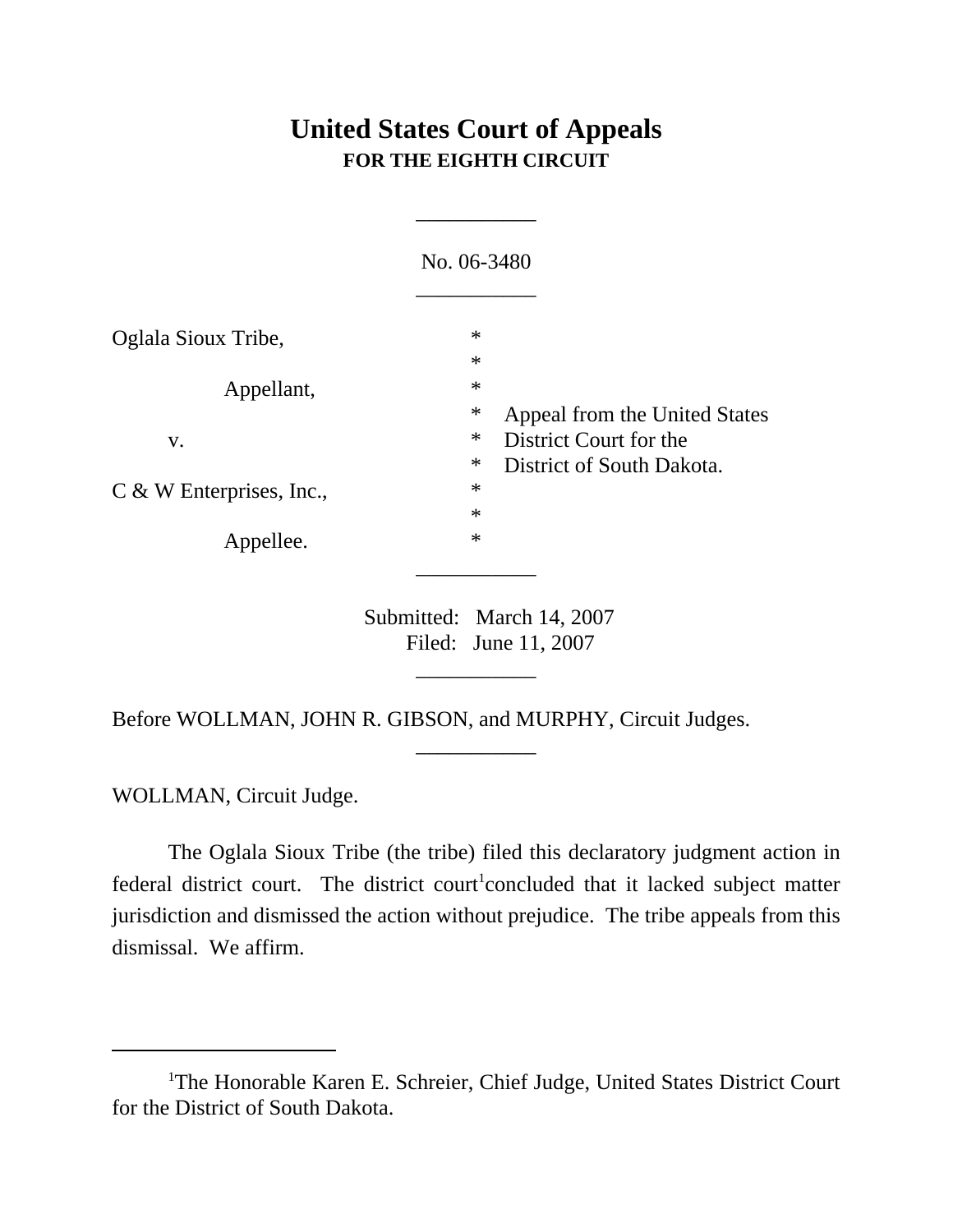The tribe's department of transportation entered into four road contracts with C&W Enterprises (C&W) . Three of these contracts contain arbitration clauses. The terms of the fourth contract, the "Base and Blotter Project" contract, require that disputes on that contract be resolved in tribal court. The tribe also granted C&W a lease that entitled C&W to mine gravel on tribal land. The gravel lease does not contain a dispute resolution provision.

After problems arose between the tribe and C&W, C&W filed an arbitration demand, seeking damages on all four contracts as well as damages pertaining to the gravel lease. Invoking tribal immunity, the tribe moved to dismiss the portion of C&W's claims relating to the Base and Blotter contract and the gravel lease.

Following the arbitrator's denial of the motions, the tribe filed this action in federal district court, asking that C&W be enjoined from pursuing arbitration on the Base and Blotter contract and the lease. The tribe also sought a declaratory judgment that the American Arbitration Association lacks jurisdiction over the lease and the Base and Blotter contract. The district court dismissed the action, concluding that it lacked subject matter jurisdiction because the parties were not diverse and the case did not arise under federal law.

## **II.**

"'Federal courts are courts of limited jurisdiction." Myers v. Richland County, 429 F.3d 740, 745 (8th Cir. 2005) (quoting Kokkonen v. Guardian Life Ins. Co. of Am., 511 U.S. 375, 377(1994)). Because the parties are not diverse,<sup>2</sup> federal subject

<sup>&</sup>lt;sup>2</sup>There is no diversity jurisdiction because Indian tribes are not considered foreign states or citizens of any state. Gaming World Int'l, Ltd. v. White Earth Band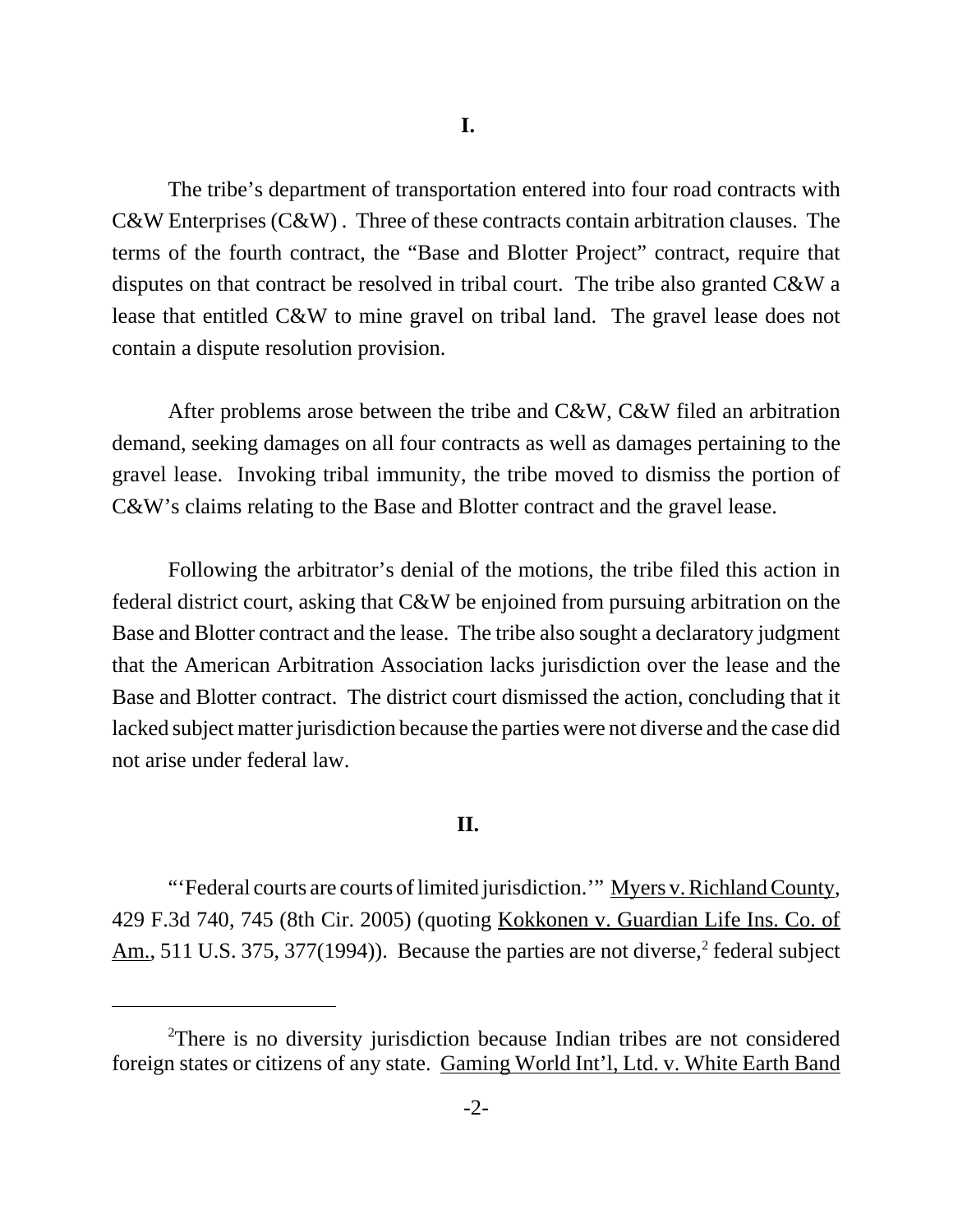matter jurisdiction must rest on the presence of a federal question. Arbaugh v.  $Y \& H$ Corp., 126 S. Ct. 1235, 1244 (2006). The tribe contends that the district court had federal question jurisdiction under 28 U.S.C. §§ 1331 and 1362 because the tribe's cause of action arises under federal law pertaining to tribal immunity.<sup>3</sup>

We will normally consider a claim to have arisen under federal law if a federal cause of action appears on the face a well-pleaded complaint. Oklahoma Tax Commission v. Graham, 489 U.S. 838, 840-41(1989). Under the well-pleaded complaint rule, the existence of a federal cause of action depends upon the plaintiff's claim rather than any defense that may be asserted by the defendant. Id. The existence of a tribal immunity defense, for example, will not convert a claim based on state law into a federal cause of action, even though tribal immunity is a matter of federal common law and even if it might potentially resolve the case. Id. at 841. As the Supreme Court held in Graham, which also involved tribal immunity, "it has long been settled that the existence of a federal immunity to the claims asserted does not convert a suit otherwise arising under state law into one which, in the statutory sense, arises under federal law." Id. (citing Gully v. First Nat'l Bank, 299 U.S. 109 (1936)).<sup>4</sup>

of Chippewa Indians, 317 F.3d 840, 847 (8th Cir. 2003).

<sup>3</sup>Section 1331 provides that "[t]he district courts shall have original jurisdiction of all civil actions arising under the Constitution, laws, or treaties of the United States." 28 U.S.C. § 1331. Section 1362 provides that "[t]he district courts shall have original jurisdiction of all civil actions, brought by any Indian tribe or band with a governing body duly recognized by the Secretary of the Interior, wherein the matter in controversy arises under the Constitution, laws, or treaties of the United States." 28 U.S.C. § 1362.

<sup>4</sup>The tribe cites Hagen v. Sisseton Wahpeton Community College, 205 F.3d 1040 (8th Cir. 2000), for the proposition that sovereign immunity is not a defense within the contemplation of the rule enunciated by Graham. This is incorrect. Hagen merely holds that sovereign immunity is not an affirmative defense that is waived unless raised in an answer. Id. at 1043. Further, Hagen does not state, as the tribe suggests, that sovereign immunity "is a matter of subject matter jurisdiction." Rather,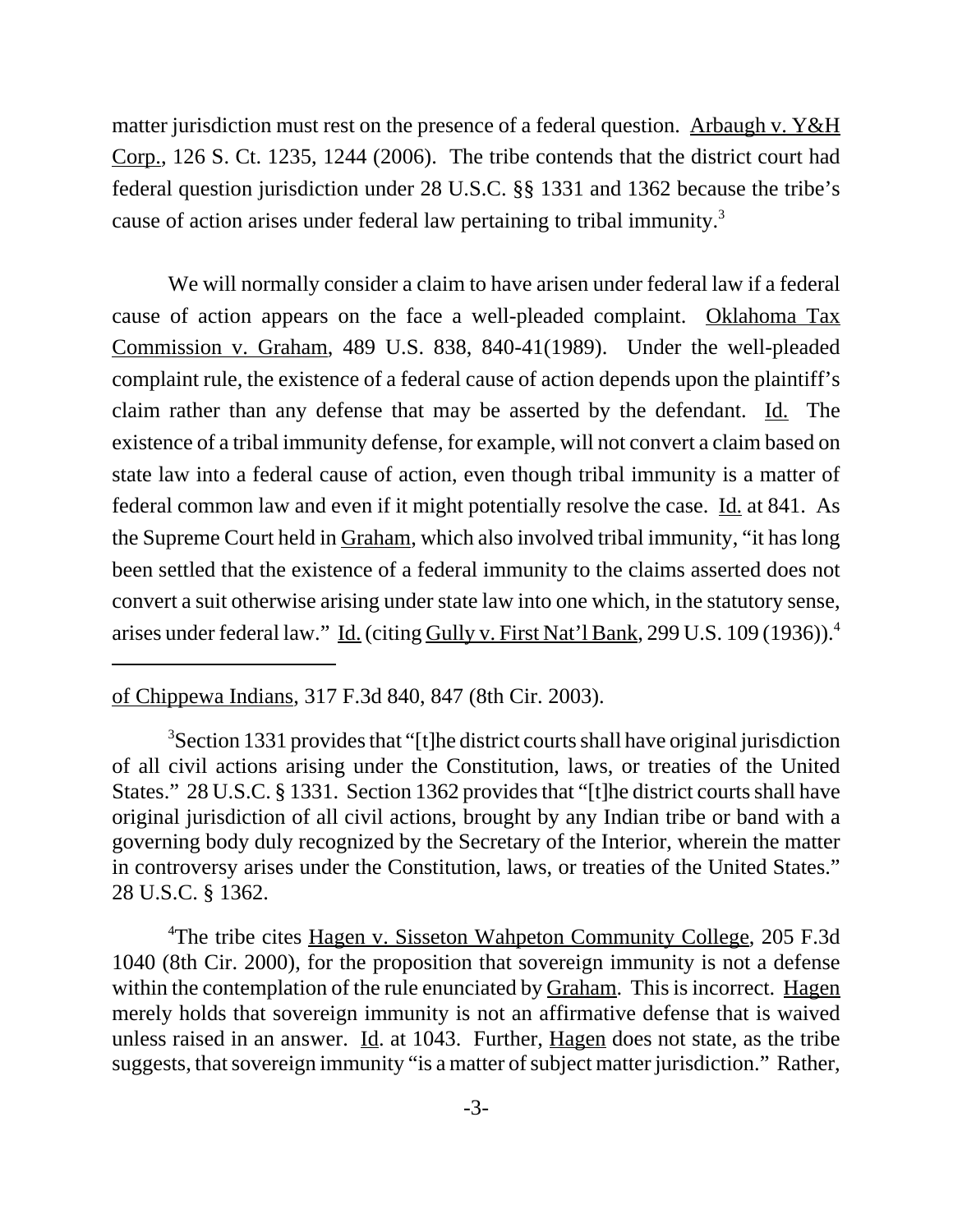The tribe's complaint arguably complies with the well-pleaded complaint rule insofar as its complaint alleges a violation of federal law. When courts review an action for declaratory judgment to ascertain the presence of a federal question, however, "there is an additional twist to the jurisdictional inquiry." Missouri ex rel. Missouri Highway Transp. Comm'n v. Cuffley, 112 F.3d 1332, 1335 (8th Cir. 1997). "Where the complaint in an action for declaratory judgment seeks in essence to assert a defense to an impending or threatened state court action, it is the character of the threatened action, and not of the defense, which will determine whether there is federal-question jurisdiction in the District Court." Pub. Serv. Comm'n of Utah v. Wycoff Co., 344 U.S. 237, 248 (1952). When a court inquires into the nature of the action, it "must examine the realistic position of the parties." Lawrence County v. South Dakota, 668 F.2d 27, 30 (8th Cir. 1982). In so doing, "[t]he court may realign the parties, if necessary, to determine whether the declaratory plaintiff affirmatively asserts a federal claim, or seeks in effect, to establish a defense against a cause of action which the declaratory defendant might assert in state court." Id.

Examining the realistic position of the parties, we conclude that the tribe is essentially seeking to interpose a federal defense against C&W's claims. Although the tribe contends that it is not asking for the district court to resolve the underlying contract dispute but merely to enjoin the arbitration, this is not a material distinction. Even if C&W could initiate an action in tribal court, as the tribe suggests, its current action would be extinguished by a declaratory judgment in the tribe's favor. Most important, however, is the fact that the tribe's declaratory judgment action is essentially reactive in nature. What this case is really about is C&W's claims, which are not based on federal law.

insofar as Hagen adverts to the topic of subject matter jurisdiction at all, it observes that we had previously stated that sovereign immunity is jurisdictional in nature but is not of the same character as subject matter jurisdiction. Id. (citing In re Prairie Island Dakota Sioux, 21 F.3d 302 (8th Cir. 1994) (per curiam)).